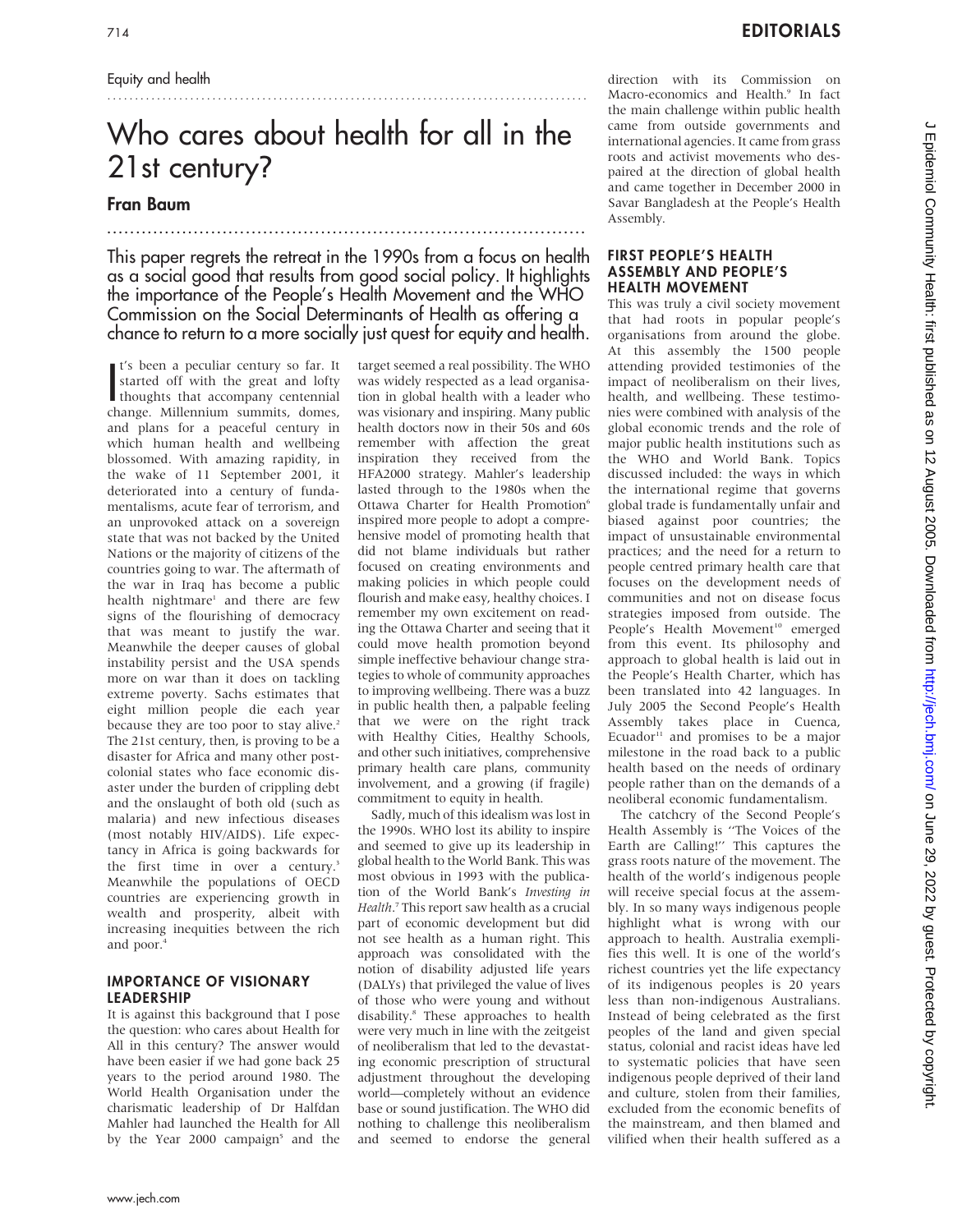result of the cruel and inhuman policies.12 Blatant injustices such as this provide the fuel and passion for the People's Health Movement.

### GLOBAL CIVIL SOCIETY CARES

The other signs of caring about achieving health for all in the 21st century come from the ''Make Poverty History'' campaign with the goals of ''trade justice, drop the debt, more and better aid''.13 The campaign focuses on the 2.8 billion people (nearly half the world's population) who live on less than US\$2 per day. It is driven by a range of non-government organisations and global campaigners such as Sir Bob Geldof and calls directly on the G8 countries to drop debt for the most heavily indebted nations and for aid to be increased to 0.7% of GDP as recommended by the UN Millennium Summit.<sup>13</sup> Achievement of these aims has the potential to make our world healthier and more equitable. But this will only happen if what follows is an approach to health and wellbeing that builds on the early, visionary history of the WHO that recognised that health is not just about the absence of disease but about improving the quality of everyday life in terms of our relationships with each other, the safety and satisfaction of our schools and workplaces, the quality and sustainability of transport and housing, the availability of education, sustainability of the environment, and freedom from violence and war.<sup>14</sup> So often those who want to do good do not act on this knowledge. Rather they focus on the diseases and believe that tackling them will do the job of creating more health and equity. So we have seen the flourishing of bodies such as the Global Fund and Gates Foundation that, with the best of intentions, set out to tackle a range of infectious diseases. Yet they do very little to tackle the broad social and economic determinants of health that dictate who gets what disease. Healthy people are mainly healthy, not primarily because they have access to good health services (although this helps), but because they have good food, comfortably homes, live in a peaceful environment, have good social support, adequate income, and a satisfying job. The global public health community has to understand and act on this crucial knowledge about what creates health. Are there any signs this may be happening?

### SIGNS OF HOPE: SECOND PEOPLE'S HEALTH ASSEMBLY AND WHO COMMISSION ON THE SOCIAL DETERMINANTS OF HEALTH

It just could be that 2005 may be remembered as the year the social and

economic determinants of health began to be taken really seriously globally, nationally, regionally, and locally. In July 2005 the Second People's Health Assembly will take this knowledge as central to its deliberations about how to make the world healthier and more equitable. In March 2005 the WHO launched its own Commission on the Social Determinants of Health (CSDH).15–17 This commission will place a primary emphasis on the underlying factors that determine how healthy populations are and how equitably health is distributed within populations. It will emphasise that health services, while crucial, are only one of the determinants of health and that most health gain will come from going upstream to focus on those factors such as employment, housing, quality of living environments, social relationships, and education that are the main determinants of how healthy we are. The commission works on the assumption that creating healthy societies and individuals largely results from action outside the health sector.

The CSDH will use three key strategies to achieve its aims. Firstly, it will establish knowledge networks preliminarily entitled: Priority Public Health Diseases; Child Health and Education; Financing; Human Settlements; Social Exclusion; Employment; Globalisation; Health Systems, Measurement, Gender and Women's Empowerment. Secondly, it will work with countries to ensure action on the social and economic determinants of health. Thirdly, it will work to reform the WHO by ensuring that awareness of the importance of the social and economic determinants of health informs all its work and becomes evident in its response to health issues. The commission has great potential to assist Dr J W Lee, the current director general, to leave as his legacy a reformed WHO that is imbued with a strong understanding and determination to act on the social and economic determinants of health and a public health community that accepts the inevitable logic and sense of designing all interventions based on this understanding.

### MAKING SOCIAL DETERMINANTS OF HEALTH CENTRAL

The path taken by the People's Health Movement and the CSDH is not going to be easy. While more funding has gone into global health in recent years the overwhelming amount of it has gone into disease initiatives that do not tackle the underlying social and economic determinants of health. However, if the People's Health Movement and the CSDH are successful in picking up the baton from the earlier Health for All

2000 movement they may form the vanguard of a successful movement for a socially just and healthier world in which policy decisions are driven primarily by this vision rather than by decisions that maximise profit for a small elite. If the public health community does care about health for all in this century then it must put its full support behind the People's Health Movement and the Commission on the Social Determinants of Health.

J Epidemiol Community Health 2005;59:714–715. doi: 10.1136/jech.2005.035113

Correspondence to: Professor F Baum, Department of Public Health, Flinders University, GPO Box 2100, Adelaide 5001, Australia; fran.baum@flinders.edu.au

#### Funding: none.

Conflicts of interest: Fran Baum has been a member of the Global Steering Group of the People's Health Movement since 2000 and was appointed as a Commissioner on the WHO Commission on the Social Determinants of Health in March 2005.

### **REFERENCES**

- 1 Roberts L, Lafta L, Garfield R, et al. Mortality before and after the 2003 invasion of Iraq. Lancet 2004;364:1857–64.
- 2 Sachs JD. The end of poverty. Economic possibilities for our times. New Jersey: Penguin Books, 2005.
- 3 Labonte R, Schrecker T, Sanders D, et al. Fatal indifference. The G8, Africa and global health. Cape Town: The University of Cape Town Press, 2004.
- 4 Navarro V, ed. The political economy of social inequalities. Consequence for health and quality of life. Amityville, NY: Baywood Publishing, 2002.
- 5 World Health Organisation. Global strategy for Health for All by the year 2000. Geneva: WHO, 1981.
- 6 World Health Organisation. The Ottawa Charter for health promotion. Health Promotion 1986;1:i–v.
- World Bank. World development report 1993: investing in health. Oxford: Oxford University Press, 1993.
- 8 Anand S, Hanson K. Disability-adjusted life years: a critical review. In: Anand S, Peter F, Sen A, eds. Public health, ethics and equity. Oxford: Oxford University Press, 2004:183–99.
- 9 Sachs J. Macro economics and health: investing in health for economic development. Geneva: World Health Organisation, 2001, http:// www.cid.harvard.edu/cidcmh/CMHReport.pdf (accessed on 14 Jun 2005).
- 10 The People's Health Movement. http://
- www.phmovement.org (accessed 14 Jun 2005). 11 The People's Health Movement. http://www. phmovement.org/pha2/ (accessed on 14 Jun 2005).
- 12 Human Rights and Equal Opportunity Commission. Bringing them home: findings of the national inquiry into the separation of Aboriginal and Torres Strait Islander children from their families. Sydney: Human Rights and Equal Opportunity Commission, 1997.
- 13 Editorial. From Love 8 to G8: only results matter. New Statesman 2005;6 Jun:6-7
- 14 Baum F. The new public health. Oxford: Oxford University Press, 2002.
- 15 World Health Organisation. http://www.who.int/ social\_determinants/en/ (accessed 14 Jun 2005). Lee JW. Public health is a social issue. Lancet
- 2005;365:1005–6. 17 Marmot M. Social determinants of health
- inequalities. Lancet 2005;365:1099–104.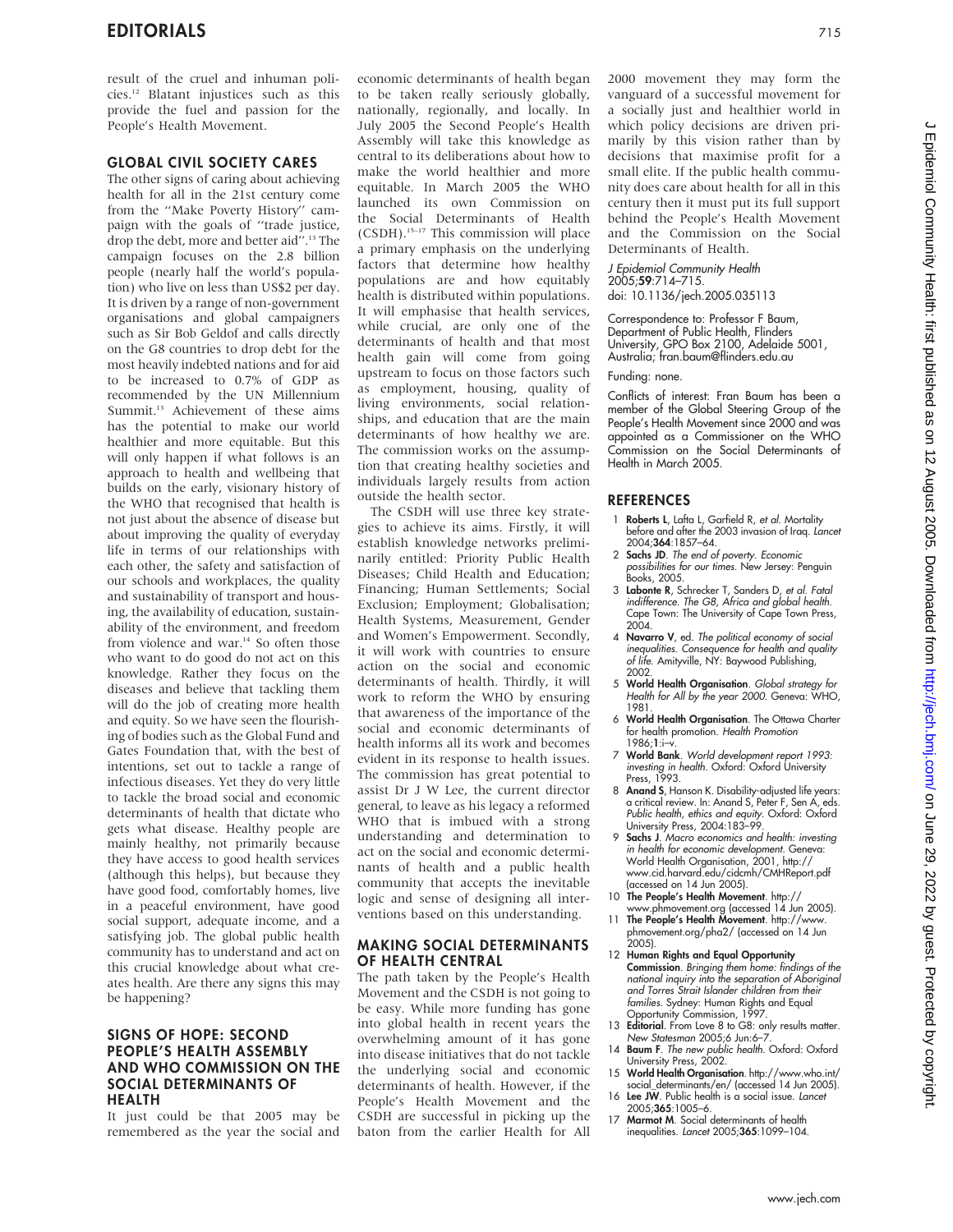### Environmental health

## A journal for evidence based policies Ana M Garcia, Carlos Alvarez-Dardet

.......................................................................................

## ...................................................................................

### The journal of the increasingly relevant.

The journal has published in this<br>
issue<sup>1</sup> and in a previous recent issue<sup>2</sup><br>
two papers with striking evidence<br>
relating atmospheric contaminants, and he journal has published in this issue<sup>1</sup> and in a previous recent issue<sup>2</sup> two papers with striking evidence mostly emissions derived from oil based combustion from engine exhausts, with increased risk for children of dying from leukaemia and other cancers. The risk was particularly high for children born in the proximities (up to 1 km) of bus stations, but also hospitals and other industrial resources with oil combustion emissions. The results from the different data and several analyses presented in both papers are firmly consistent with the author's conclusions: childhood cancers are strongly determined by prenatal or early postnatal exposures to oil based combustion gases, especially from engine exhausts. Two key points arise from such a conclusion. Firstly, how good is evidence supporting this statement? Secondly, is there an additional argument for stricter control of atmospheric emissions?

Results from both papers, although clearly coherent, are based on data and analysis with some limitations, a common occurrence in epidemiological research, the same category of research that discovered that tobacco causes several health effects and that water born infectious diseases can be effectively prevented. In this case, Knox uses for his analysis a database of children dying from cancer between 1953 and 1980 and maps of emissions for 2001 published by the National Atmospheric Emissions Inventory. Then, most of the putative damaging exposures (prenatal or early postnatal, according to the author) occurred more than 20 years before the data on atmospheric emissions used in the study and, probably, to higher levels of emissions than levels for 2001 in the same places. But this fact does not remove any relevance to Knox's findings: the subsequent questions are how many locations have now emissions similar, or even higher, to those happening several years ago (in UK and in other parts of the remaining world), and how safe are present levels of emissions now.

Another methodological point is that Knox's results are based on mortality data. It will be worth examining also data on childhood cancer incidence (that is, including also child non-lethal cancers): would it be expected to find even higher risks for concerned contaminants? Also, a particularity of Knox analysis is that, as a consequence of the lack of a proper control group, the analysis uses only cases of migrant children (changing address between birth and death). This approach is based on the premise of migration equilibrium around emissions hotspots in the general child population. It would be interesting to test the validity of this approach (analysis of migrants) against confirmed effects of atmospheric emissions. Available data from well established networks of research in this area<sup>3</sup> could be useful for this testing.

Besides limitations, Knox also finds a clear dose-response association for exposures and childhood cancers, an important criterion for evaluating causality in exposure-damage associations. Another important criterion for causality is consistency. This is to say, if different researchers, observing different populations with different approaches arrive at similar findings, it is probable that the observed association (namely, emissions from combustion from engine exhausts and childhood cancer) is causal, and not casual. This point is crucial for prevention, as only for causal associations will interventions eliminating or reducing exposure be followed by a reduction in the damage frequency or intensity. Knox<sup>2</sup> quotes studies from USA, Italy, Sweden, and France finding increased risks for leukaemia and other childhood cancer related to residence near high volume roads and petrol and vehicle repair garages. Knox also refers to some studies that have not found any relations. Apparently studies in this area are still scarce, but perhaps there is already enough information for a systematic review or meta analysis properly weighting all available evidence together.

The second point raised at the beginning of this commentary is even more crucial. Should these papers, and other available evidence, be used on behalf of stricter control of oil combustion emissions? Should government and

authorities seriously consider these findings and develop any specific actions? And also: could scientific journals play a critical part in decision making processes related to issues affecting people's health, but also strongly depending on political, economical, social, and cultural influences? Well, as much as they can. This journal has deliberately developed an editorial policy focused on publishing the best scientific evidence for socially relevant research on health determinants (''the journal of the increasingly relevant''4 ): the ''policy implications'' window in articles or the ''Evidence based public health policy and practice'' section are reassuring proofs of this editorial determination. In a recent editorial<sup>5</sup> the role of public health policy was examined in its relation with public health research, particularly addressing interventions over gradually augmenting health inequalities. Also poorer people are more likely to live near more contaminating industrial resources.

The gains for health and wellbeing from searching for ''appropriate engineering and social solutions''1 to better control toxic atmospheric emissions from oil combustion surpass the expectations of any single study. $3^{6-8}$  But also, childhood cancer is an important socially sensitive public health problem and Knox's findings<sup> $12$ </sup> should be seriously taken into account by decision makers concerned with environmental emissions' limits and control.

J Epidemiol Community Health 2005;59:716–717. doi: 10.1136/jech.2005.035196

### ......................

Authors' affiliations

A M Garcia, Department of Preventive Medicine and Public Health, University of Valencia, Spain

C Alvarez-Dardet, Department of Public Health, University of Alicante, Spain

Correspondence to: Professor A M Garcia, Facultad de Ciencias Sociales, Avda. Tarongers s/n, 46022 Valencia, Spain; anagar@uv.es

Funding: none.

Conflicts of interest: none.

### REFERENCES

- 1 Knox EG. Oil combustion and childhood cancers. J Epidemiol Community Health 2005;59:755–60.
- 2 Knox EG. Childhood cancers and atmospheric carcinogens. J Epidemiol Community Health  $2005:59:101-5$ .
- 3 Medina S, Plasencia A, Ballester F, et al, on behalf the Apheis group. Apheis: public health impact of  $PM_{10}$  in 19 European cities. J Epidemiol Community Health 2004;58:831–6.
- 4 Alvarez-Dardet C, Ashton JR. In this issue.
- J Epidemiol Community Health 2004;58:965. 5 Joffe M, Mindell J. A tentative step towards healthy public policy. J Epidemiol Community Health 2004;58:966–8.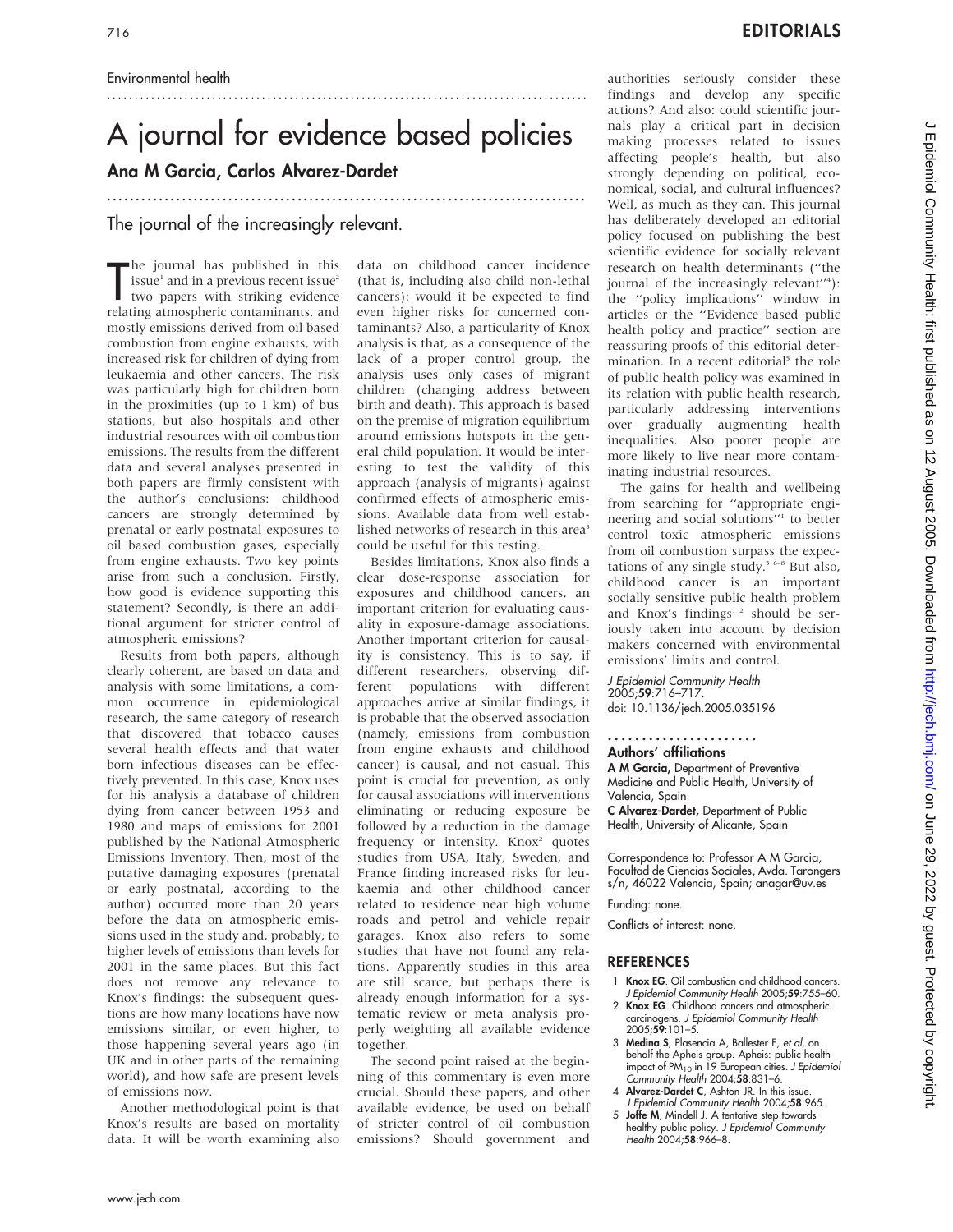## **EDITORIALS** 717

6 Nakahara S, Nakamura Y, Ichikawa M, et al. Relation between increased numbers of safe playing areas and decreased vehicle related child mortality rates in Japan from 1970 to 1985: a

trend analysis. J Epidemiol Community Health 2004;58:976–81.

7 Morrison DS, Thomson H, Petticrew M. Evaluation of the health effects of a neighbourhood traffic

calming scheme. *J Epidemiol Community Health*<br>2004;**58**:837–40.

8 Tafari L. Lead free. J Epidemiol Community Health 2004;58:966.

### Environmental health

# Geographically based approaches can identify environmental causes of disease

.......................................................................................

### Manolis Kogevinas, Neil Pearce

...................................................................................

There is growing evidence to suggest the potential importance of specific environmental exposures in the causation of cancer in children.

The causes of child leukaemia and,<br>
more generally of malignant neo-<br>
plasms in childhood have been long<br>
investigated. Various theories have been he causes of child leukaemia and, more generally of malignant neoplasms in childhood have been long proposed on the aetiological mechanisms and risk factors for these neoplasms, including the influence of genetic, prenatal, and postnatal exposures. With a few exceptions, particularly for in utero exposure to ionising radiation and some genetic syndromes, strong and consistent evidence on the importance of specific risk factors has not been produced. One recent exception is the association of ambient air pollution with child leukaemia, an association that is also supported by experimental evidence. For example, a recent experimental study<sup>1</sup> showed that filtration of particulate matter in ambient air significantly reduced heritable mutation rates in laboratory mice housed outdoors near a major highway and two integrated steel mills. On the other hand, extremely low frequency electromagnetic fields (ELF-EMF) emitted by power lines have received a great deal of attention in recent years, but the evidence of an association with childhood leukaemia remains uncertain; furthermore, even if ELF-EMF are causally associated with child leukaemia they could explain only a very small fraction of all child leukaemias, perhaps around 1%.2 Exposure to pesticides, both general and specific, has also been examined extensively in relation to childhood cancers, but the evidence is far from conclusive.<sup>3</sup>

The paper by George Knox in this issue<sup>4</sup> follows other recent work examining proximity to industrial sources of exposure to toxic atmospheric emissions and childhood cancer.<sup>5</sup> In this paper he expands on this work by evaluating the effects of specific exposures and their combinations.

Knox applies an approach that differs from that of other studies in two respects. Firstly, the data available are extensive both regarding the number of cases and the number of sources and exposures examined. Secondly, he uses a migration index as the main source for the calculation of the relative risk.

Knox has assembled an impressive combination of records including data on hotspots derived from information on atmospheric emissions, trade directories, and map inspections. He has then used this to examine birth and death records for children dying from cancer and has classified each address with regards to its proximity to hotspots for atmospheric emissions, particularly focusing on migration in and out of hotspots.

The migration index that is used in this analysis could be seen as a type of a case-crossover study design. Children moving houses are examined regarding the distance of their houses from specific sources at birth and at the time of cancer diagnosis. The ''case'' address is the address the child lived in at the time of birth, and exposures at this time are assumed to be aetiologically relevant to the subsequent cancer. The ''control'' address is the address that (the same) child lived in at the time of death from cancer, and exposures at this time are assumed to not be aetiologically relevant. If these assumptions are correct, then the informative ''case-control pairs'' are those in which the ''case address'' at time of birth and the

''control address'' at time of death are different. For a particular definition of exposure (for example, living within 1.0 km of a hotspot), the ratio of the number of discordant ''pairs'' in which the ''case address'' is exposed (and the ''control address'' is not) to the number of discordant pairs in which the "control address" is exposed (and the "case address" is not), yields the odds ratio in a manner analogous to a "matched pair" analysis of a more orthodox case-control study. This in turn can be applied to the overall prevalence of ''exposure'' among all cases (not just those who moved) to yield an estimate of the population attributable risk.

There are several important assumptions underlying this comparison. Firstly, it assumes that exposures occurring at birth are more aetiologically relevant than those occurring close to the time of cancer diagnosis and death. When this assumption is invalid (for a particular exposure), the findings reported here will also be invalid. In the most extreme case, in which, for a particular exposure, only very recent exposure is aetiologically relevant, the method of Knox will produce the inverse of the true odds ratio. Nevertheless, for most exposures, and for most types of childhood cancer, this assumption is reasonable, and there is also some experimental evidence supporting the importance of early, including prenatal, exposures.<sup>6</sup> Secondly, Knox's method assumes that there is short term migration equilibrium among the general child population. This assumption would not be valid if, for example, there was a general tendency in the population to move away from environmental hotspots. Thirdly, it also assumes that there is no specific tendency for families to move away from environmental hotspots after the diagnosis of cancer in the child. An attempt to address these latter two assumptions is the restriction of the analysis to short migrations of less than one kilometre. Furthermore, for any such tendencies to produce significant bias they would need to apply to both identified and non-identified environmental hotspots. Many of the exposures considered (for example, hospitals) might be assumed to fall into the latter category. Finally, one must also consider the problems related to exposure misclassification attributable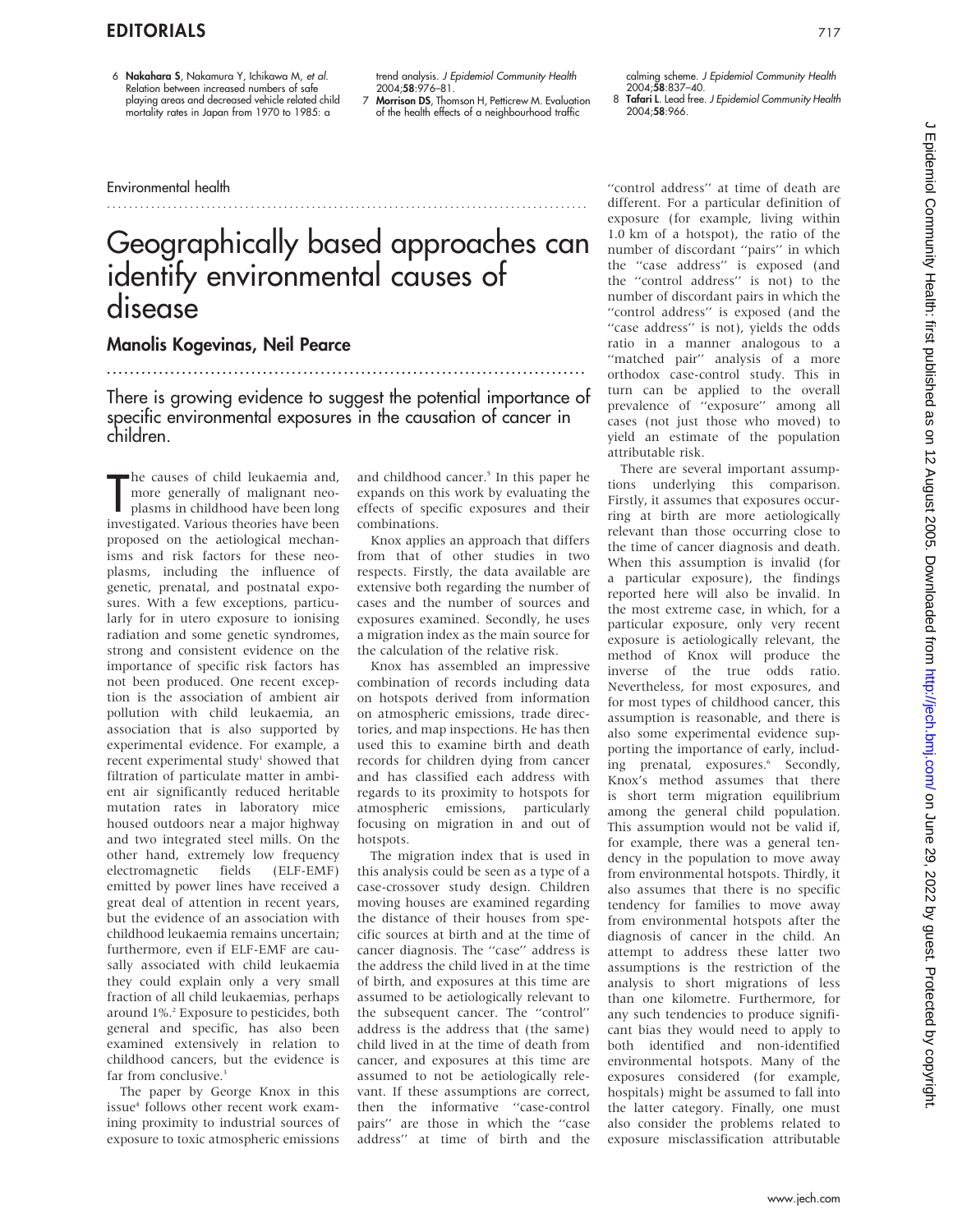to lack of information on duration of residence and in the quantification of environmental exposures, although the resulting misclassification is likely to be non-differential and therefore to produce a bias towards the null.7

Notwithstanding these potential problems, the approach followed by Knox is innovative, and the findings are of considerable interest. He shows a number of interesting associations of environmental exposures with childhood tumours. He identifies several specific chemicals as being closely associated with child tumours, particularly butadiene and exposures from internal combustion engines. More than these specific associations, which may or may not be supported by further research, what makes this paper unique is its capacity to combine in a meaningful way a series of routinely collected data on births, deaths, residences, sources of exposures, and specific exposures.

How valid can all this be? More generally, how valid can geographical comparisons be for the identification of the causes of diseases and particularly child tumours? An extensive application of small area statistics was first proposed as a proactive measure after the Seascale leukaemia cluster (Black report). Collection and systematic analysis of such data are undoubtedly important for surveillance within the context of proactive research. However, how efficient has this approach been in identifying new (or old) causes of disease? Or at least what new hypotheses have been generated through the application of small area statistics type approaches? Probably few, at least when small area statistics are applied using

comparatively crude exposure scenarios such as homocentric circles around a single point source, as has frequently been the case. There are several reasons why few, if any, risk factors have been identified by applying such approaches. Firstly, many of the environmental exposures examined in relation to cancers and reproductive outcomes such as congenital malformations, are probably not associated with high risks at common environmental levels of exposure. Secondly, such studies entail a comparatively high misclassification of the risk factor(s) of interest and of potential confounders. Finally, many of the hypotheses examined are frequently based on weak a priori evidence and are unlikely to be correct. This latter issue may not be perceived necessarily as a significant problem as small area statistical data are readily available and their use could be seen as a screening tool to test new hypotheses and/or generate them. However, a weak risk factor with a great deal of exposure misclassification is bound to produce weak results, which may not be reproduced, even if the exposure is common and therefore has a comparatively high population attributable risk. Nevertheless, small area based approaches are becoming more attractive as methods evolve, both with regard to the availability of records and methods of statistical analysis. Studies such as those by Knox clearly indicate the potential importance of specific environmental exposures in the causation of cancer in children. It will be important to further investigate these findings, and to further test their validity with other studies that have different methodologies and assumptions.

J Epidemiol Community Health<br>2005;**59**:717–718. doi: 10.1136/jech.2005.036608

Authors' affiliations ......................

M Kogevinas, Respiratory and Environmental Health Research Unit, Municipal Institute of Medical Reseach (IMIM), Barcelona, Spain and Department of Social Medicine, Medical School, University of Crete, Herakleion, Greece

N Pearce, Department of Biomedical Sciences and Human Oncology, University of Turin, Italy and Centre for Public Health Research, Massey University Wellington Campus, Wellington, New Zealand

Correspondence to: Dr M Kogevinas, Respiratory and Environmental Health Research Unit, Municipal Institute of Medical Reseach (IMIM), 80 Dr Aiguader Rd, Barcelona 08003, Spain; kogevinas@imim.es

Funding: Neil Pearce's work on this paper was supported by the Health Research Council of New Zealand, and the Progetto Lagrange, Fondazione CRT/ISI. M Kogevinas was partially supported by ISCIII (Red de Centros RCESP C03/09), Madrid.

Competing interests: none.

### REFERENCES

- 1 Somers CM, McCarry BE, Malek F, et al. Reduction of particulate air pollution lowers the risk of heritable mutations in mice. Science 2004;304:1008–10.
- 2 Ahlbom A, Day N, Feychting M, *et al.* A pooled<br>analysis of magnetic fields and childhood<br>leukaemia. *Br J Cancer* 2000;**83**:692–8.
- 3 Zahm SH, Ward MH. Pesticides and childhood cancer. Environ Health Perspect
- 1998;106(suppl 3):893–908. 4 Knox EG. Oil combustion and childhood cancers. J Epidemiol Community Health 2005;59:755-60.
- 5 Knox EG. Childhood cancers and atmospheric carcinogens. *J Epidemiol Community Health*<br>2005;**59**:101–5.
- 6 Greaves M. Childhood leukaemia. BMJ 2002;324:283–7.
- 7 Checkoway H, Pearce N, Kriebel D. Research methods in occupational epidemiology. Oxford: Oxford University Press, 2004.

### Occupational health

## Job insecurity and its effect on health Mel Bartley

.......................................................................................

## Findings suggest that reductions in job insecurity should be a point of intervention for government policies aimed at improving population health and reducing health inequalities.

...................................................................................

Job insecurity and its effect on health<br>is now an important topic within<br>social epidemiology.<sup>1-5</sup> Some time<br>time ago, a few papers began to appear ob insecurity and its effect on health is now an important topic within social epidemiology.<sup>1-5</sup> Some time

in Australia, $67$  and the UK<sup>8</sup> suggesting that poor job quality might affect mental health almost as much as job loss. This possibility was pursued in path breaking work using the UK Whitehall II study of health in London based civil servants.<sup>9</sup> Ferrie and her colleagues were able to follow changes in health measurements in a subgroup of men and women whose civil service department was sold to the private sector. In this way, they could take account of possible health differences between those who did and did not experience increasing insecurity before the onset of job change or unemployment. The nature of the reorganisation also meant that to a large extent, civil servants had been ''randomised'' into the group experiencing greater upheaval in their work situations.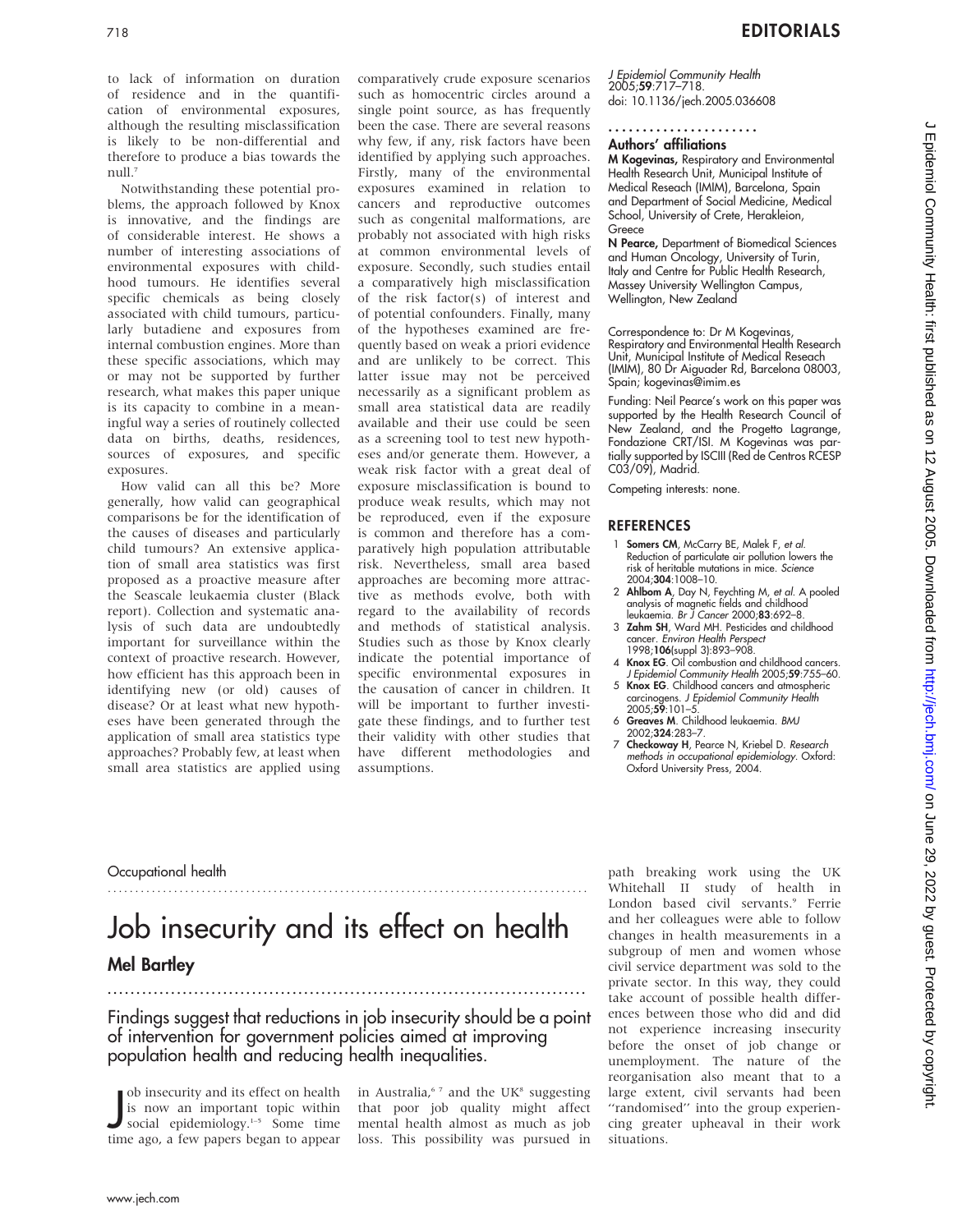Research in this area has advanced quickly at a time when, according to many measures, the numbers of secure jobs in the economies of industrialised nations are falling, to be replaced by a variety of more ''flexible'' types of employment contract.10 Perhaps public health advocates are at least as much influenced by the feeling that working conditions are regarded as something that can easily be sacrificed to the gods of economic productivity.<sup>11</sup>

The paper by Artazcoz et al adds to this growing literature in important ways. The authors are well aware of the dangers that people with a tendency towards depression or anxiety may perceive their jobs as less secure.<sup>12</sup> They are able to show that the relation of less secure employment conditions to health depends on several other factors. One of these is sex. The other is social class (manual or non-manual). Not every kind of insecurity is associated with poorer psychosocial health. The highest excess risk is experienced by those whose contracts have no fixed term, or who have no formal employment contract at all: more or less a ''doseresponse relation''.

Several recent meta-analyses $13$   $14$  have confirmed the effect of work insecurity on health. Whereas continued insecurity has been found to be a health risk, secure re-employment outside of a declining heavy industrial environment has been found actually to improve health.<sup>15</sup> Several papers have now concluded from their findings that reductions in job insecurity should be a point of intervention for government policies aimed at improving population health and reducing health inequalities.<sup>11 16</sup> <sup>17</sup>

J Epidemiol Community Health 2005;59:718–719. doi: 10.1136/jech.2004.032235

Correspondence to: Professor M Bartley, Department of Epidemiology and Public Health, University College London, 1–19 Torrington Place, London WC1E 6BT, UK; m.bartley@ucl.ac.uk

### **REFERENCES**

- 1 **McDonough P**. Job insecurity and health. Int J Health Serv 2000;30:453–76.
- 2 Levenstein S, Smith MW, Kaplan GA. Psychosocial predictors of hypertension in men and women. Arch Intern Med 2001;161:1341–6.
- 3 Ferrie JE, Shipley MJ, Stansfeld SA, et al. Effects of chronic job insecurity and change in job security on self reported health, minor psychiatric morbidity, physiological measures, and health related behaviours in British civil servants: the<br>Whitehall II study. *J Epidemiol Community Health* 2002;56:450–4.
- 4 Power C, Stansfeld SA, Matthews S, et al. Childhood and adulthood risk factors for socioeconomic differentials in psychological distress: evidence from the 1958 British birth cohort. Soc Sci Med 2002;55:1989-2004.
- 5 Mohren DC, Swaen GM, van Amelsvoort LG, et al. Job insecurity as a risk factor for common infections and health complaints. J Occup Environ Med 2003;45:123–9.
- 6 Winefield AH, Tiggeman M, Goldney RD. Psychological concomitants of satisfactory employment and unemployment in young people.

.......................................................................................

Soc Psychiatry Psychiatr Epidemiol<br>1988;**23**:149–57.

- 7 Winefield AH, Tiggemann M, Winefield HR. The psychological impact of unemployment and unsatisfactory employment in young men and women: longitudinal and cross-sectional data. Br J Psychol 1991;82:473–86.
- 8 **Burchell B**. Who is affected by unemployment? In:<br>Gallie D, Marsh C, Vogler C. Un*employment and* social change. Oxford: Oxford University Press, 1996.
- 9 Ferrie JE, Shipley MJ, Marmot MG, et al. Health effects of anticipation of job change and nonemployment: longitudinal data from the Whitehall Il study. BMJ 1995;311:1264-9.
- 10 Burchell BJ. The unequal distribution of job insecurity, 1966–86. International Review of Applied Economics 1999;13:437–58.
- 11 Lavis JN, Farrant MS, Stoddart GL. Barriers to employment-related healthy public policy in Canada. Health Promot Internation 2001;16:9–20.
- 12 Artazcoz L, Benach J, Borrell C, et al. Social inequalities in the impact of flexible employment on different domains of psychosocial health. J Epidemiol Community Health 2005;59:761–7.
- 13 Bohle P, Quinlan M, Mayhew C. The health and safety effects of job insecurity: an evaluation of the evidence. Economic and Labour Relations Review 2001;12:32–60.
- 14 Sverke M, Hellgren J, Naswall K. No security: a meta-analysis and review of job insecurity and its consequences. J Occup Health Psychol 2002;7:242–64.
- 15 Ostry AS, Hershler R, Kelly S, et al. Effects of deindustrialization on unemployment, reemployment, and work conditions in a manufacturing workforce. BMC Public Health 2001;1:15.
- 16 Kristensen TS, Borg V, Hannerz H. Socioeconomic status and psychosocial work environment: results from a Danish national study. Scand J Public Health 2002;59:41–8.
- 17 Bartley M, Sacker A, Clarke P. Employment status, employment conditions, and limiting illness: prospective evidence from the British household panel survey 1991–2001. *J Epidemiol*<br>Community Health 2004;**58**:501–6.

### Occupational health

# Flexible employment and health inequalities

### Fernando G Benavides, George L Delclos

A flexible labour market could contribute to increasing health inequalities and should be a priority on the public health policy agenda.

The relation between itexible<br>
employment and health is a recent<br>
public health research question.<sup>1</sup> he relation between flexible employment and health is a recent After a long period of progressive labour market regulatory policymaking, particularly in European Union countries, where the influence of trade unions is strong, employers now argue for a supply of a full time workforce that will allow them to compete in a global market characterised by continuous technical and organisational change. In

this global environment, and from a purely economic perspective, flexible employment has become considered as a necessary condition to increase productivity, and is a characteristic common to both developed and developing countries.

...................................................................................

Recent research, however, has begun to suggest that flexible employment may have adverse affects on the health of workers. For instance, mortality is significantly higher among temporary workers in comparison with permanent workers.2 Persons who experience frequent job changes are more likely to smoke, consume more alcohol, and exercise less<sup>3</sup>; and workers who perceive job insecurity experience significant adverse effects on their physical and mental health.4 Despite some of the limitations of these kinds of studies, primarily in the various definitions of flexible employment (which can be variably defined as job insecurity, frequent job change, or type of contract), the picture regarding this important question is becoming clearer.

In this issue, Artazcoz et al add another piece to this complex puzzle.<sup>5</sup> The authors examine the possible impact of flexible employment on health inequalities, and show an association between poor mental health outcomes and two forms of flexible employment (non-fixed term temporary contracts and being employed with no contract) that differentially affects less privileged workers: women and male manual workers.